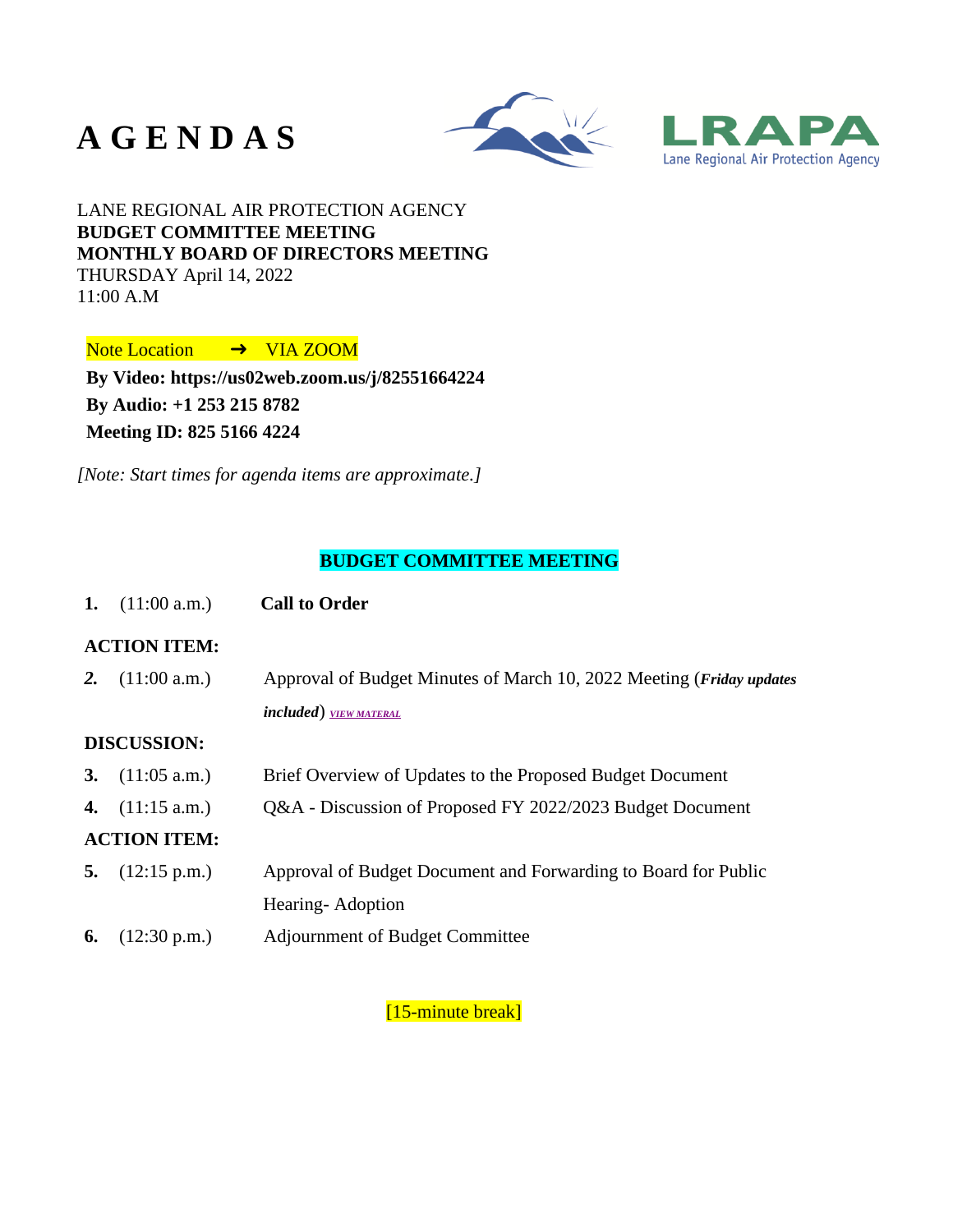# AGENDAS-April 14, 2022 Page 2

# **BOARD OF DIRECTORS MEETING**

- **1.** (12:45 p.m.) **Call to Order**
- **2.** (12:45 p.m.) **Adjustments to Agenda**
- **3.** (12:50 p.m.) **Public Participation** (time limited to three minutes per speaker)
	- A. **Comments on an Item on Today's Agenda**
	- B. **Comments on a Topic Not Included on Today's Agenda** (Note: This is an opportunity for the public to bring up unscheduled items. The board may not act at this time but, if it deems necessary, place such items on future agendas. Issues brought up under this agenda item are to be limited to three minutes' speaking time by the person raising the issue. If additional time is necessary, the item may be placed on a future agenda.)
	- C. **Comments from Board Members** (Note: This is an opportunity for *Board Members* to bring up unscheduled items regarding today's public comments, and/or written/electronic comments they have received. The board may not act at this time but if it deems necessary place such items on future agendas.

# **4. ACTION ITEM:**

- (1:00 p.m.) Consent Calendar
	- A. Approval of Minutes for March 10, 2022 Board of Directors Meeting **[VIEW MATERAL](https://www.lrapa.org/DocumentCenter/View/6300/4a)**
	- B. Approval of Expense Reports for March 2022 *[VIEW MATERAL](https://www.lrapa.org/DocumentCenter/View/6301/4b)*

#### **REPORTS:**

| 5. $(1:05 \text{ p.m.})$ | Status Report Oakridge Air Project VIEW MATERAL                                               |
|--------------------------|-----------------------------------------------------------------------------------------------|
|                          | <b>6.</b> $(1:15 \text{ p.m.})$ Citizens Advisory Committee $\frac{VIEWMATERAL}{VIEWMATERAL}$ |
| 7. $(1:25 \text{ p.m.})$ | Director's Report of Agency Activities for March 2022 VIEW MATERAL                            |

#### **DISCUSSION:**

- **8.** (1:35 p.m.) Discuss Process for Director's Evaluation
- **9.** (1:50 p.m.) Old Business
- **10.** (1:55 p.m.) New Business
- **11.** (2:00 p.m.) Adjournment of LRAPA Board Meeting